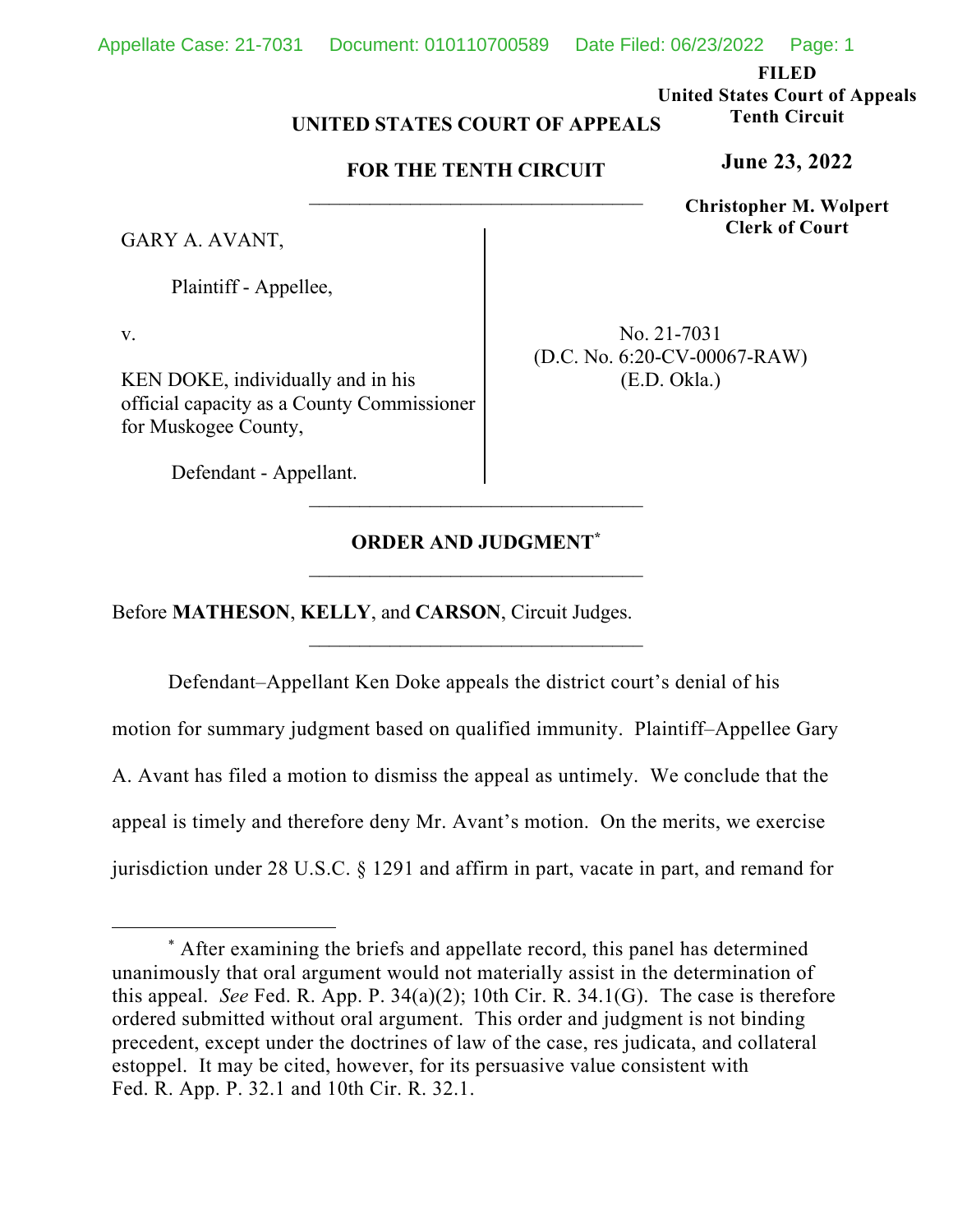further consideration because the record is inadequately developed and the issues were insufficiently addressed both here and in the district court.

### I. **BACKGROUND**

#### A. *Factual History*

Mr. Avant was a truck driver for Muskogee County from 1993 until November 2018. Ken Doke was elected Muskogee County Commissioner in 2014. Bob Burgess, Deputy County Commissioner and Road Administrator, was Mr. Avant's supervisor, but Commissioner Doke had final authority to fire Mr. Avant.

In 2018, Commissioner Doke ran for reelection. Mr. Avant's family (but not Mr. Avant) campaigned for the opposing candidate. In May 2018, Commissioner Doke and Mr. Burgess met with Mr. Avant to discuss complaints they had received about comments Mr. Avant purportedly had made. County residents Chad and Chris Rolland, who supported Commissioner Doke, reported that Mr. Avant was telling people in the community that a road project had been designed so a new fence could be built on Chad Rolland's property at County expense. Commissioner Doke and Mr. Burgess also received complaints (the source was never identified) that Mr. Avant was telling people in the community that a County employee who was a registered sex offender had been assigned to work near a school. Mr. Burgess, with Commissioner Doke present, told Mr. Avant that his comments were inappropriate and instructed him to stop making them.

In June 2018, Mr. Burgess went on medical leave. On November 6, 2018, Commissioner Doke was reelected. According to Mr. Burgess, when he returned to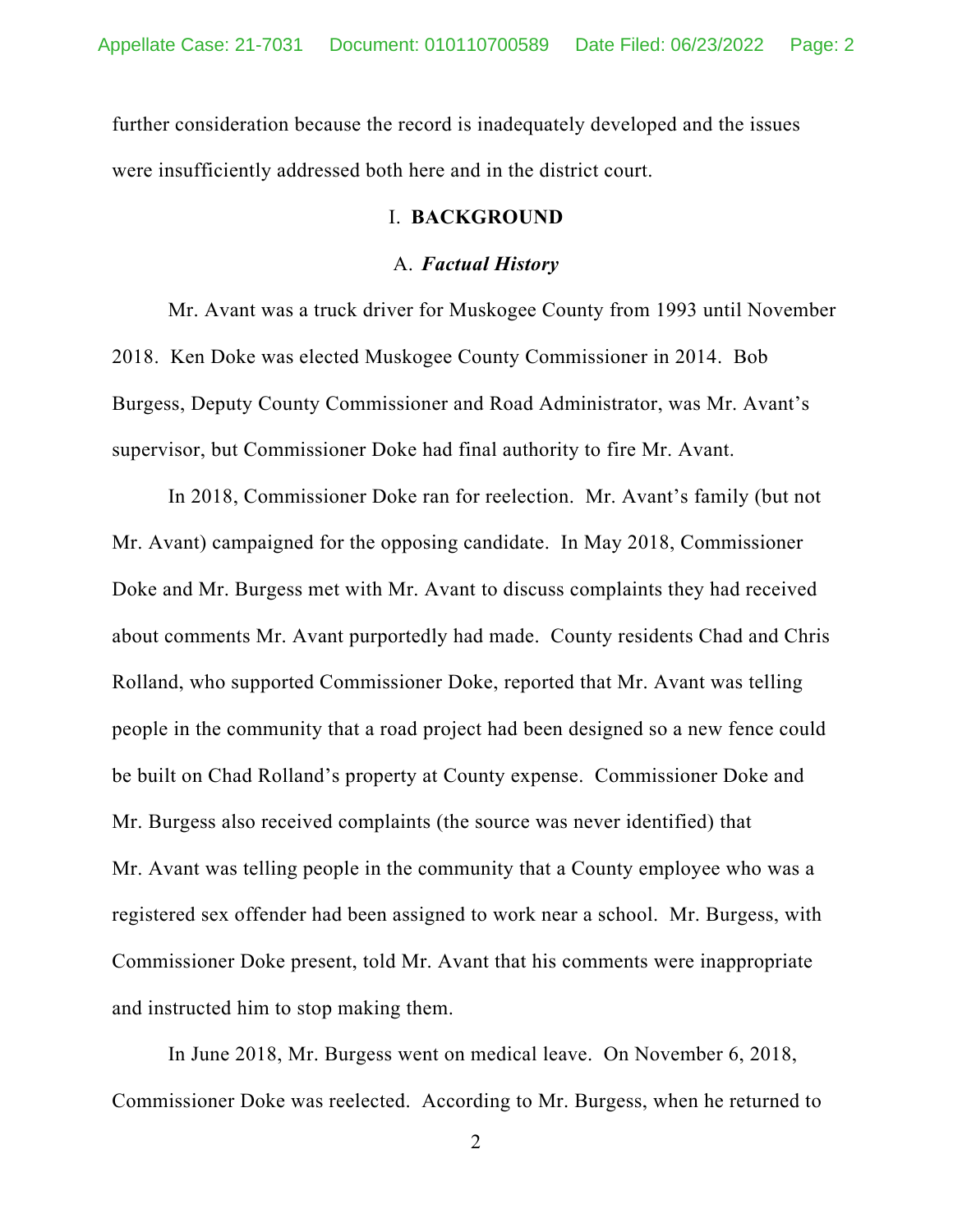work in November, he discovered that Mr. Avant was continuing to engage in the same conduct that led to the oral reprimand, so he recommended terminating Mr. Avant's employment. Commissioner Doke accepted that recommendation and fired Mr. Avant on November 29, 2018.

### B. *Procedural History*

Mr. Avant filed an action under 42 U.S.C. § 1983 against Commissioner Doke in his individual and official capacities. The complaint alleged that the termination violated the First Amendment right to political association. Commissioner Doke moved for summary judgment based on qualified immunity. In opposing summary judgment, Mr. Avant noted that late in discovery, Commissioner Doke had testified in his deposition that he fired Mr. Avant because of the alleged comments about the fence and the co-worker.

#### **March 23 Order**

In an order filed on March 23, 2021 (the "March 23 order"), the district court addressed not only the political association claim, but, based on statements in Mr. Avant's opposition to the summary judgment motion about Commissioner Doke's deposition, it also addressed what it detected as an unpled First Amendment public employee "free speech" retaliation claim. The court granted qualified immunity on the political association claim because Mr. Avant could not base his claim on the political activities of his family members. That ruling is not at issue in this appeal. As for the unpled "free speech" claim, the court observed that Commissioner Doke had not sought qualified immunity. But it proceeded to deny sovereign immunity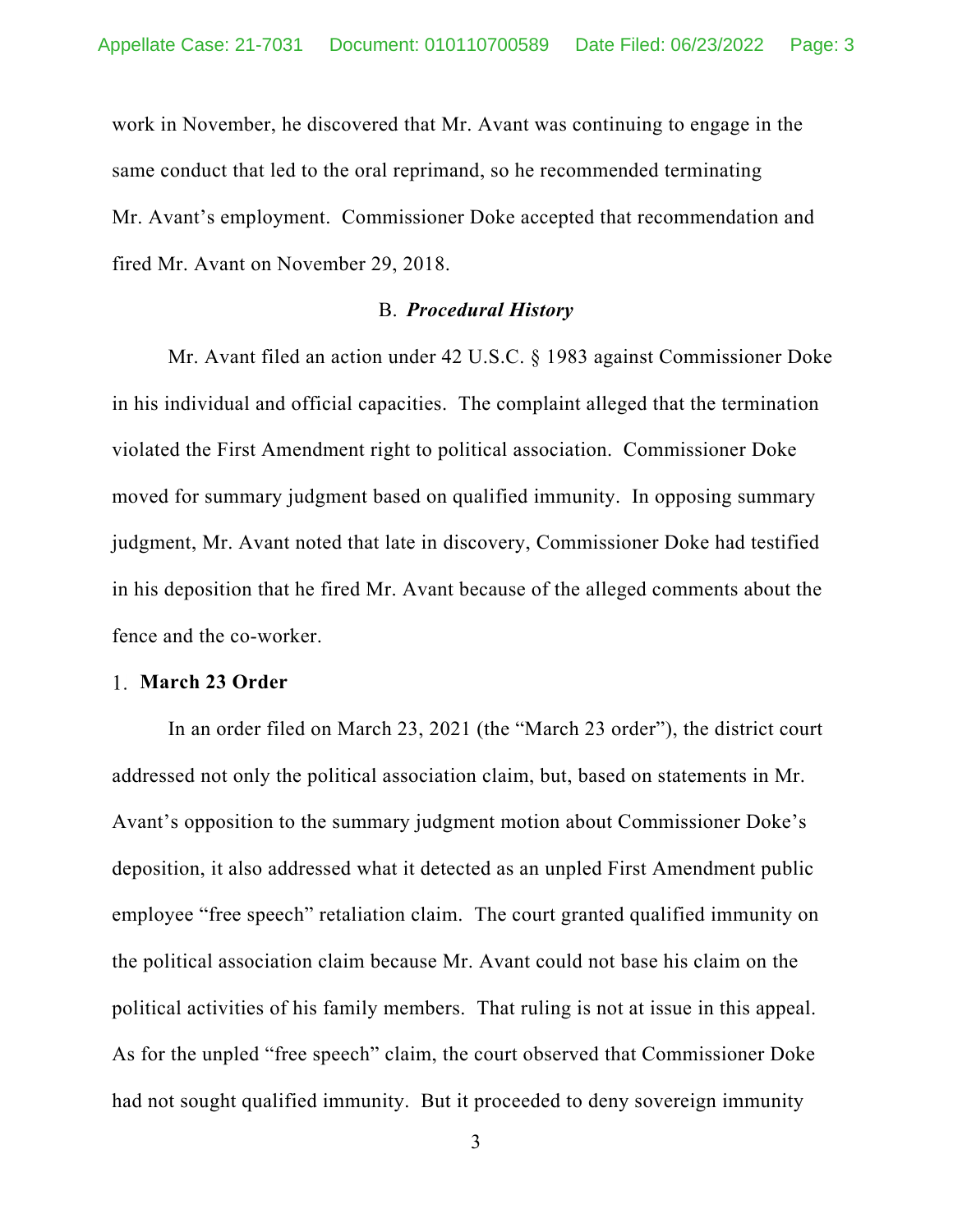because there was a disputed fact issue regarding a constitutional violation and the law was clearly established that a public employer may not retaliate against an employee for speaking on a matter of public concern.

In a footnote at the end of its order, the district court said it had "belatedly noticed yet another twist. Plaintiff testified that he did not in fact make the statements in question." Aplt. App., Vol. II at 308 n.5. The court questioned whether a public employee free speech retaliation claim is viable without speech by a plaintiff. It noted that Mr. Avant had relied on *Heffernan v. City of Paterson*, 578 U.S. 266, 273 (2016), in which the Supreme Court held that an employee could bring a First Amendment retaliation claim even if the retaliation was based on the employer's "factual mistake about the employee's behavior." Concerned that *Heffernan* dealt only "with political association rather than free speech," the district court said "[t]he parties may wish to submit supplemental briefs on this point." Aplt. App., Vol. II at 308 n.5. So, pending supplemental briefing, the court "presently denied" Commissioner Doke's motion for summary judgment "as to [the] 'free speech' claim." *Id.* at 308.

#### **May 18 Order**

After Commissioner Doke filed a supplemental brief, Mr. Avant filed a response, and Commissioner Doke filed a reply, the district court issued a short order on May 18, 2021 (the "May 18 order"), concluding that *Heffernan* applied to the free speech claim. The court agreed with Mr. Avant's reading of *Bird v. West Valley City*, 832 F.3d 1188 (10th Cir. 2016), as extending *Heffernan* beyond claims involving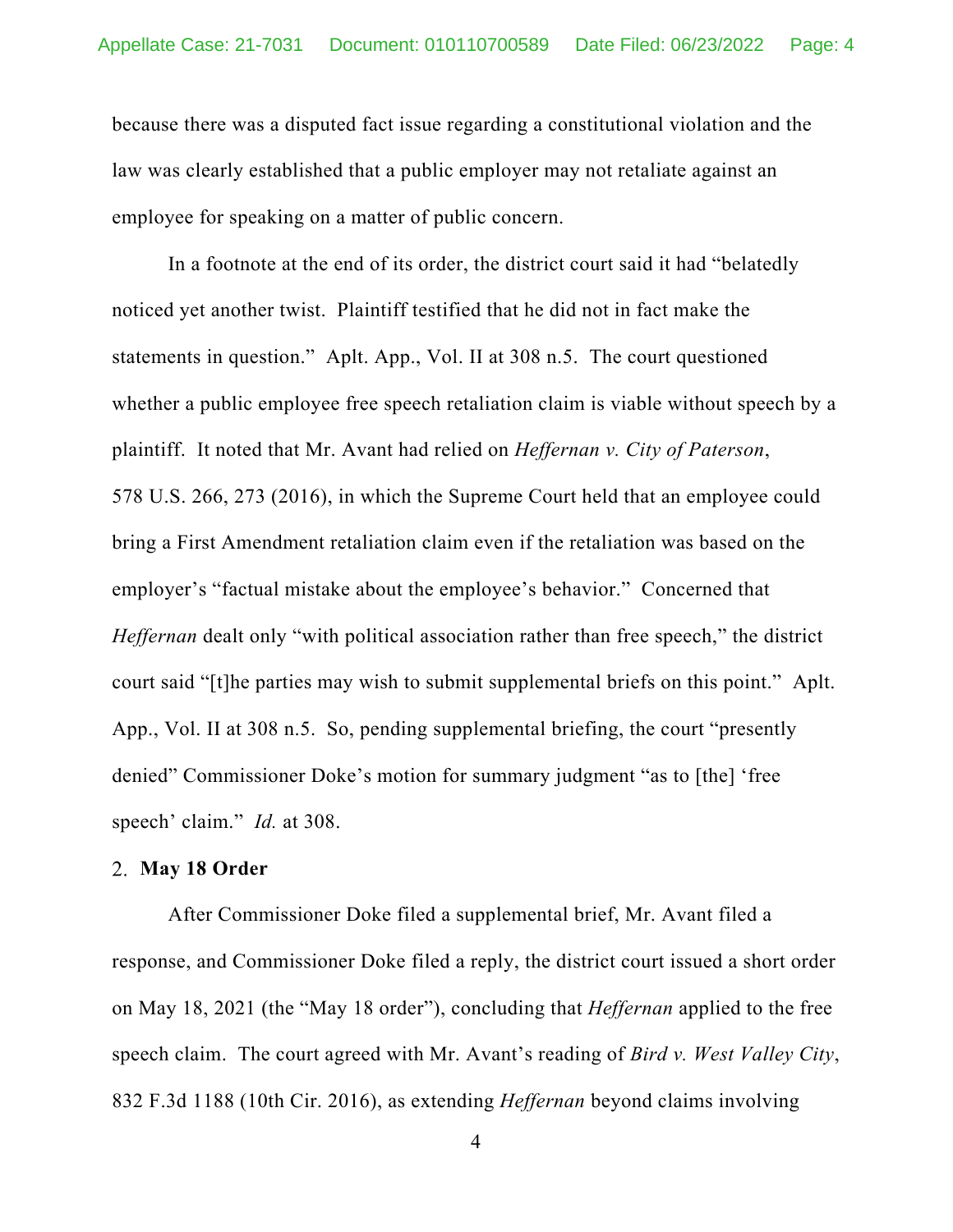political association, and rejected Commissioner Doke's argument that *Bird* is distinguishable. It then said "the court reiterates its ruling that plaintiff's free speech claim . . . survives summary judgment." Aplt. App., Vol. II at 384.

\* \* \* \*

On June 17, 2021, Commissioner Doke filed a notice of appeal from the March 23 order and the May 18 order.

#### II. **DISCUSSION**

Most of the issues presented on this appeal are not amenable to appellate review for reasons explained below. But we are able to resolve two issues: (1) the timeliness of this appeal and (2) the scope of First Amendment protection under *Heffernan* and *Bird.* We address the first issue immediately below. We address the second issue later in the order and judgment to give the reader the benefit of context. We remand the remaining issues.

### A. *Timeliness and Appellate Jurisdiction*

Mr. Avant moved to dismiss this appeal as untimely. *See Bowles v. Russell*, 551 U.S. 205, 214 (2007) ("[T]he timely filing of a notice of appeal in a civil case is a jurisdictional requirement."); *Duda v. Elder*, 7 F.4th 899, 909 (10th Cir. 2021) (explaining that an order denying qualified immunity is immediately appealable under the collateral order doctrine "to the extent it involves abstract issues of law" (quotations omitted)). He argues that the district court's March 23 order was the only appealable order and that it triggered the 30-day period in which to file a notice of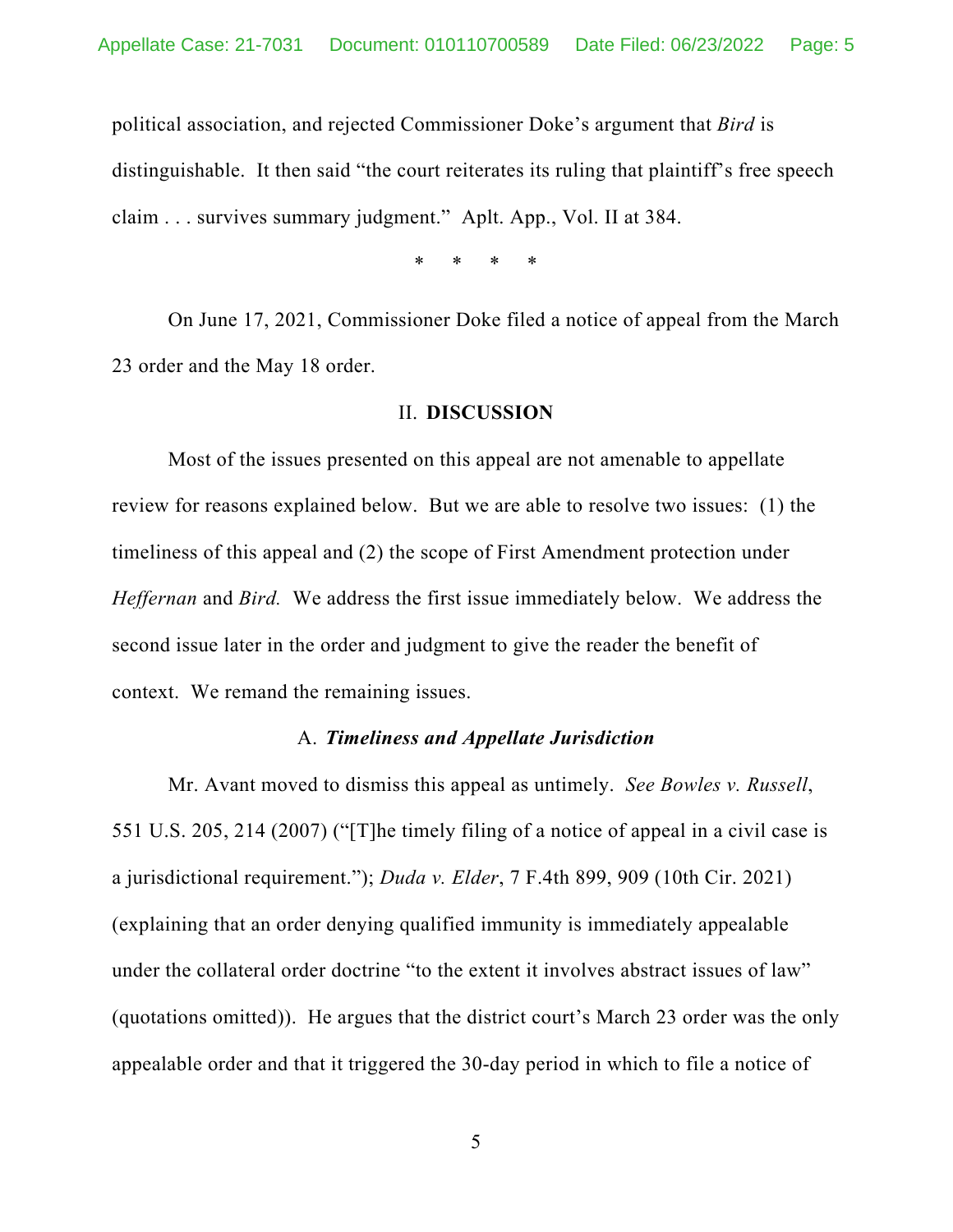appeal. *See* Fed. R. App. P. 4(a)(1)(A). He thus concludes that Commissioner Doke's June 17 notice of appeal was untimely. Commissioner Doke counters that the May 18 order was the final order on the free speech claim and that it triggered the 30-day period, thus making his notice of appeal timely as to both orders. We agree with Commissioner Doke.

In its March 23 order, the district court "presently denied" qualified immunity on the free speech claim. Aplt. App., Vol. II at 308. The words "presently denied" combined with the district court's invitation for the parties to file supplemental briefs shows that the March 23 order was a provisional ruling on the summary judgment motion subject to review of the supplemental briefing.

Once the parties filed their supplemental briefs, the district court "reiterate[d] its ruling that [Mr. Avant's] free speech claim (as opposed to his political association claim) survives summary judgment." *Id.* at 384. Because the district court's March 23 decision to "presently den[y]" summary judgment on the free speech claim concerned qualified immunity, the court's May 18 reiteration of that ruling resulted in the final interlocutory order on the free speech claim under the collateral order doctrine. The notice of appeal was timely when measured from the May 18 order, and our review necessarily requires consideration of both the March 23 and May 18 orders.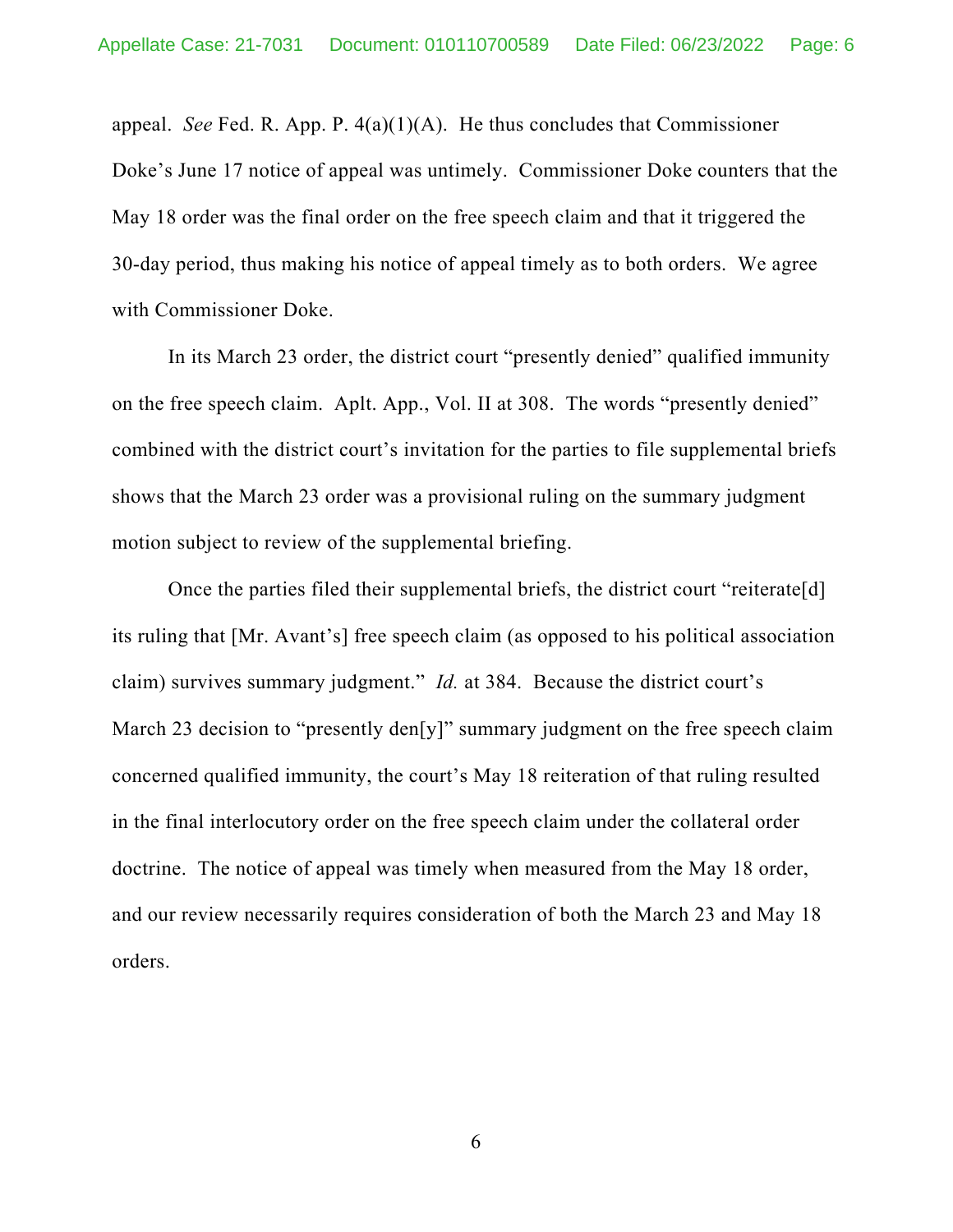We deny Mr. Avant's motion to dismiss this appeal.<sup>1</sup>

#### B. *Merits*

We typically review de novo a district court's denial of a summary judgment motion that seeks qualified immunity. *Duda*, 7 F.4th at 910. We ask whether the plaintiff has shown that "(1) the defendant violated a constitutional right and (2) the constitutional right was clearly established." *Thomson v. Salt Lake Cnty.*, 584 F.3d 1304, 1312 (10th Cir. 2009) (quotations omitted). Unfortunately, with the exception of the *Heffernan*-*Bird* issue mentioned above, we cannot provide meaningful review because the record and the district court's analysis were inadequately developed. The parties' appellate briefs suffer similar shortcomings. We therefore remand most of the issues for further factual development, briefing, and district court consideration.

#### **Inadequate Record and Analysis**

As pled, Mr. Avant's First Amendment claim alleged only a violation of his right to freedom of political association. But in its March 23 order, the district court "assum[ed]" Mr. Avant's response to the summary judgment motion presented a public employee "free speech claim." Aplt. App., Vol. II at 303 & n.3 (quotations omitted). The court did not request Mr. Avant to amend the complaint. On appeal, Commissioner Doke does not adequately develop an argument that this expansion of

<sup>&</sup>lt;sup>1</sup> Our disposition makes it unnecessary to address Mr. Avant's argument that for the notice of appeal to be timely, we must construe Commissioner Doke's supplemental brief as a tolling motion under Fed. R. App. P. 4(a)(4).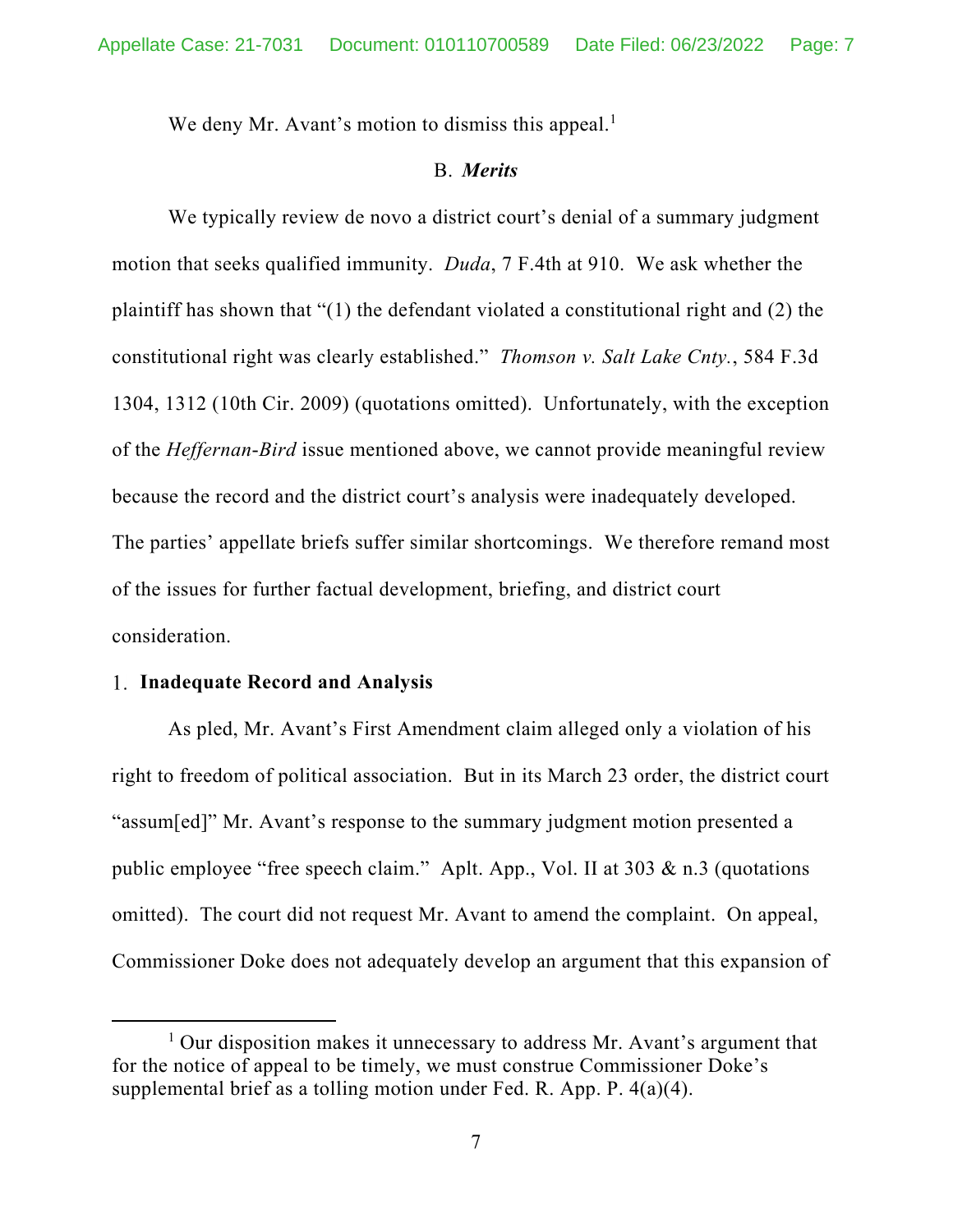the First Amendment claim or lack of amendment was error. He argues instead (among other things) that the record was inadequately developed on the free speech claim. *See, e.g.*, Aplt. Opening Br. at 4, 21 n.6.2

We agree that the record lacks sufficient development for us to fully address the denial of qualified immunity on the "free speech" claim. The parties did not appear to contemplate developing factual evidence on a free speech claim during discovery on the political association claim. They relatedly did not fully brief whether Commissioner Doke is entitled to qualified immunity on such a claim. And, as we explain below, their appellate briefs fail to address key legal issues that the district court likewise does not appear to have considered.

Without a district court ruling based on a properly developed record and robust party presentation of the issues, we are unable to adequately resolve most of the issues in this appeal. *See Williams v. W.D. Sports, N.M., Inc.*, 497 F.3d 1079, 1095 (10th Cir. 2007) ("As a court dependent on the testing of ideas in the crucible of the adversary process, we are reluctant to issue rulings the consequences of which we may not be able to foresee and the soundness of which we cannot assess without a

<sup>&</sup>lt;sup>2</sup> On the same day he filed his notice of appeal, Commissioner Doke filed a motion seeking reconsideration of the district court's decision to expand the First Amendment claim and, in the alternative, an opportunity to conduct further discovery on that claim. The district court concluded that the notice of appeal divested it of jurisdiction to consider that motion and denied it without prejudice to refiling after disposition of this appeal.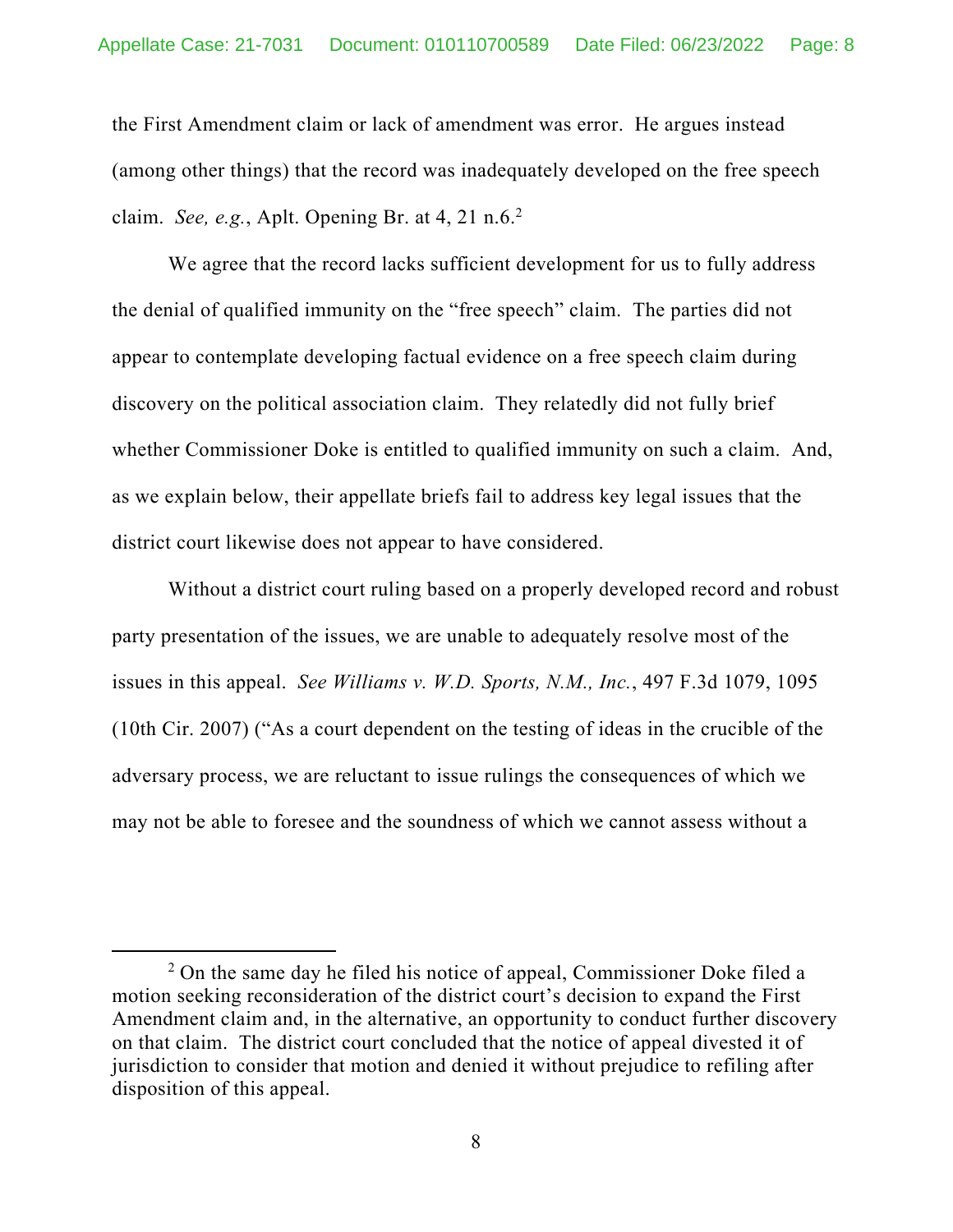meaningful joinder of issues by the parties."). As explained below, these problems apply to both prongs of qualified immunity.

# **Qualified Immunity and** *Garcetti/Pickering*

a. *Prong one—Constitutional violation under* Garcetti/Pickering

In *Garcetti v. Ceballos*, 547 U.S. 410 (2006), and *Pickering v. Board of* 

*Education*, 391 U.S. 563 (1968), the Supreme Court provided a framework to

evaluate First Amendment retaliation claims brought by public employees against

their employers. Courts apply the five-part *Garcetti/Pickering* test:

(1) whether the speech was made pursuant to an employee's official duties; (2) whether the speech was on a matter of public concern; (3) whether the government's interests, as employer, in promoting the efficiency of the public service are sufficient to outweigh the plaintiff's free speech interests; (4) whether the protected speech was a motivating factor in the adverse employment action; and (5) whether the defendant would have reached the same employment decision in the absence of the protected conduct.

*Duda*, 7 F.4th at 910 (quotation omitted). In a typical public employee free speech case, the plaintiff must establish all five elements. *See id.* at 911. "The first three elements concern whether the speech is protected and are issues of law for the court to decide." *Id.* (quotations omitted). "The last two concern whether an adverse action was taken because of the protected speech and are factual issues typically decided by the jury." *Id.* (quotations omitted).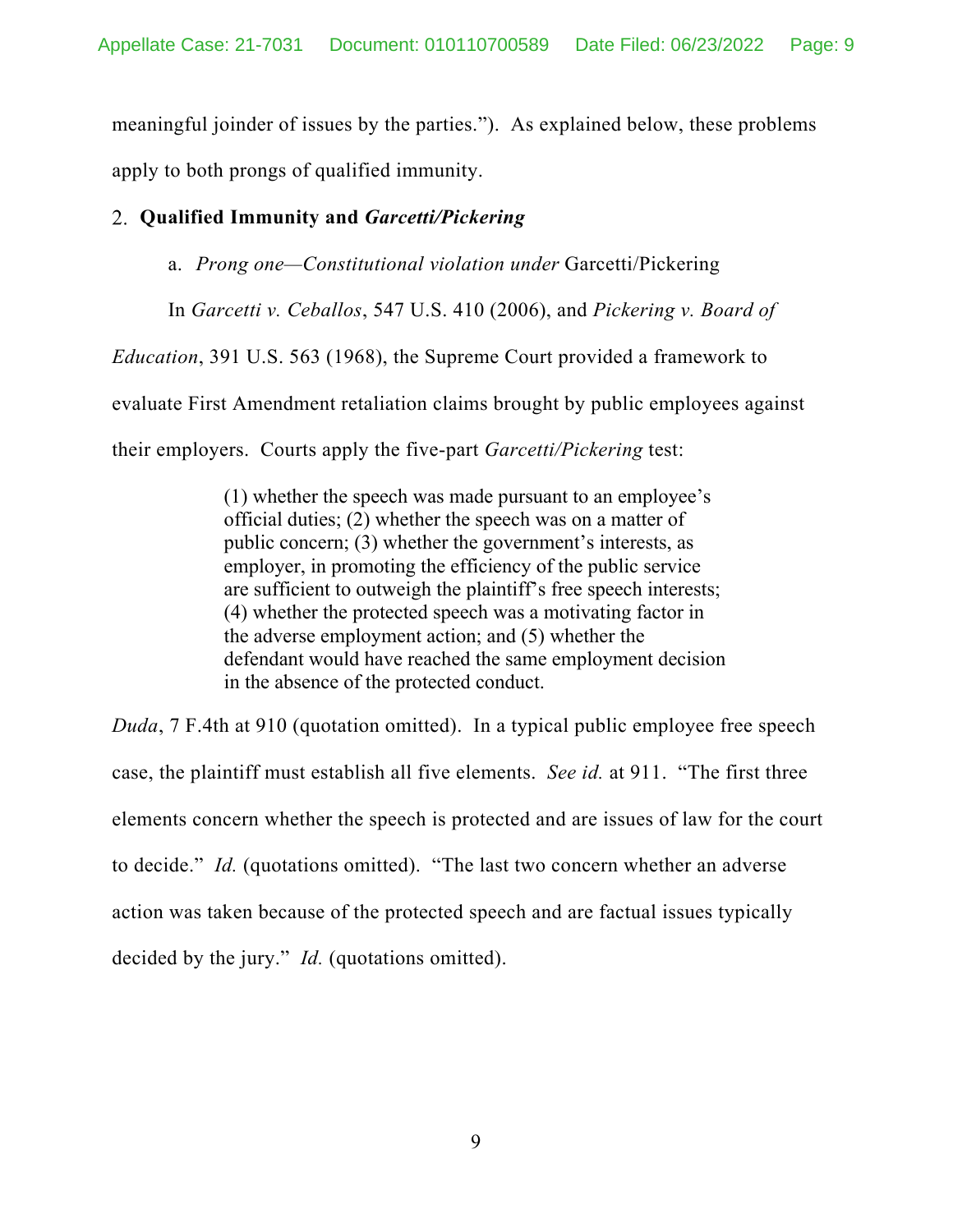# i. Does the *Garcetti/Pickering* test fully apply in a perceived speech case?

This is not a typical public employee speech case. The employer, Commissioner Doke, fired Mr. Avant for perceived, not actual, speech, and it is not clear whether and how each of the *Garcetti/Pickering* elements should apply to a perceived speech claim.

For example, at *Garcetti/Pickering*'s second element—whether the speech was about a matter of public concern—we must consider the "content, form, and context" of the speech "as revealed by the whole record." *Singh v. Cordle*, 936 F.3d 1022, 1035 (10th Cir. 2019) (quotation omitted). "Context" involves determining "whether the employee's *primary* purpose was to raise a matter of public concern" rather than to "air a personal dispute." *Id.* at 1035–36 (quotation omitted). But a perceived speech case, as here, presents the question of whether a modified *Garcetti/Pickering*  standard must apply given the inability to assess the intent of a speaker who has not spoken. This issue was not adequately presented to or addressed by the district court. The prudent course is to remand for development and consideration of whether the full *Garcetti/Pickering* test applies in a perceived speech case and, if not, how it should be appropriately tailored.

### ii. Insufficient factual development

 Apart from the extent to which the *Garcetti/Pickering* test should apply to this case, our review of the record reveals insufficient information to properly resolve, at least, the following *Garcetti/Pickering* elements: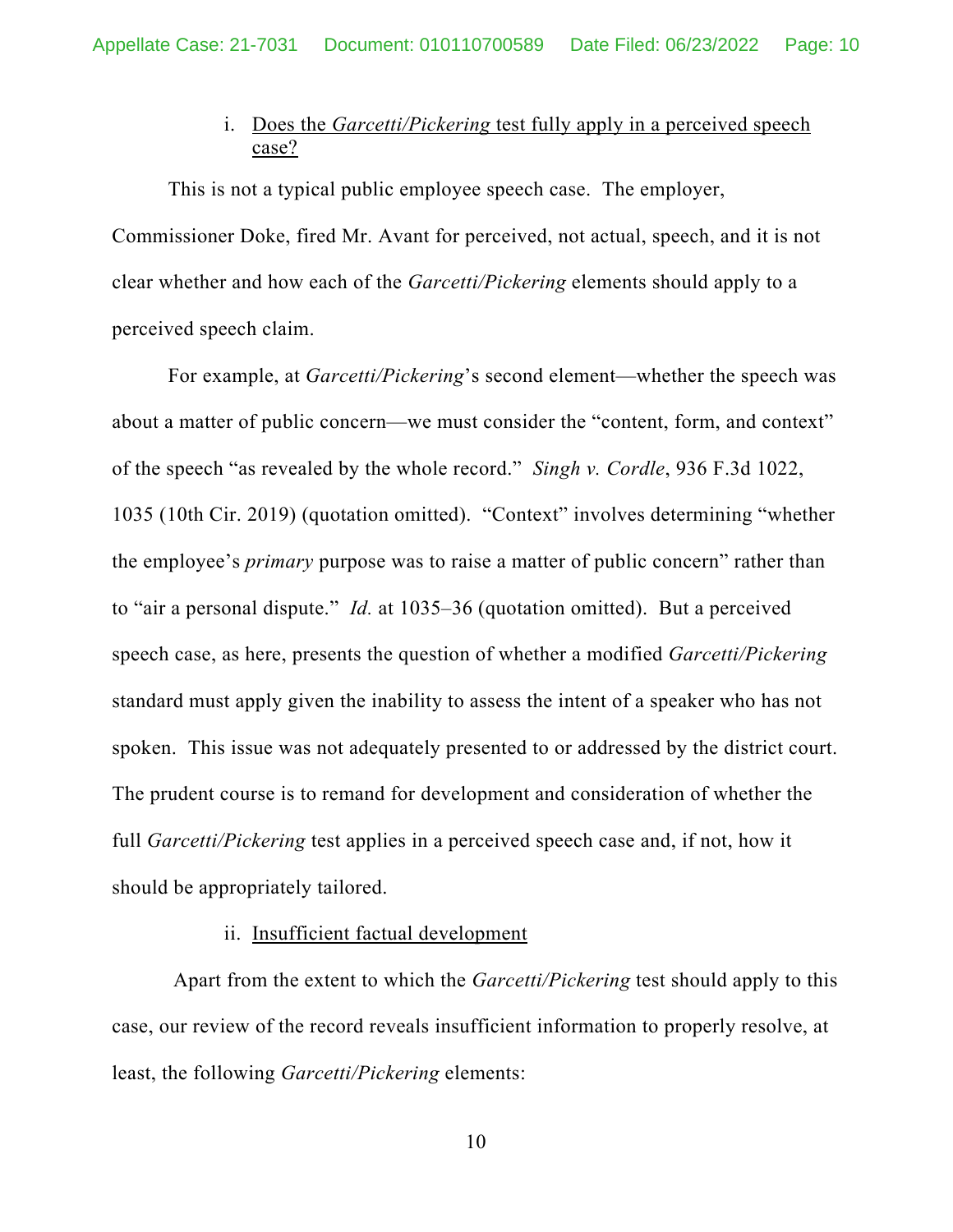Element one: whether the perceived speech fell within the scope of Mr. Avant's official duties;

Element three: whether the speech caused actual disruption in the workplace;3 and

Element five: whether Commissioner Doke would have fired Mr. Avant but for the perceived speech.

As noted, we remand for further development of the record.

iii. *Heffernan* defense

Commissioner Doke argues for the first time that even if the

*Garcetti/Pickering* test is met here, his decision to fire Mr. Avant was based on a neutral and constitutional policy of "prohibiting employees from making disparaging remarks and spreading rumors," Aplt. Opening Br. at 26, and he is therefore entitled to a defense recognized in *Heffernan*. But even if we wished to address this issue,<sup>4</sup> we would decline to do so because the record is inadequately developed.

 $3$  "[W]e require the employer to prove actual disruption when the adverse employment action took place long after the employee spoke on a matter of public concern." *Duda*, 7 F.4th at 912–13 (quotations omitted). The district court employed this standard because it found there had been "delay" in firing Mr. Avant and concluded that the third element was met because Commissioner Doke had "not demonstrated actual disruption, but stated only that the statements were taken as 'personal criticism.'" Aplt. App., Vol. II at 306 (apparently quoting *id.* at 279, Commissioner Doke's reply to Mr. Avant's statement of facts using term "personal criticism").

<sup>&</sup>lt;sup>4</sup> Although, "[a]s a general rule we refuse to consider arguments raised for the first time on appeal unless sovereign immunity or jurisdiction is in question," *Daigle v. Shell Oil Co.*, 972 F.2d 1527, 1539 (10th Cir. 1992), we might be inclined to overlook any potential waiver because Commissioner Doke never had a proper opportunity to raise this defense in the district court.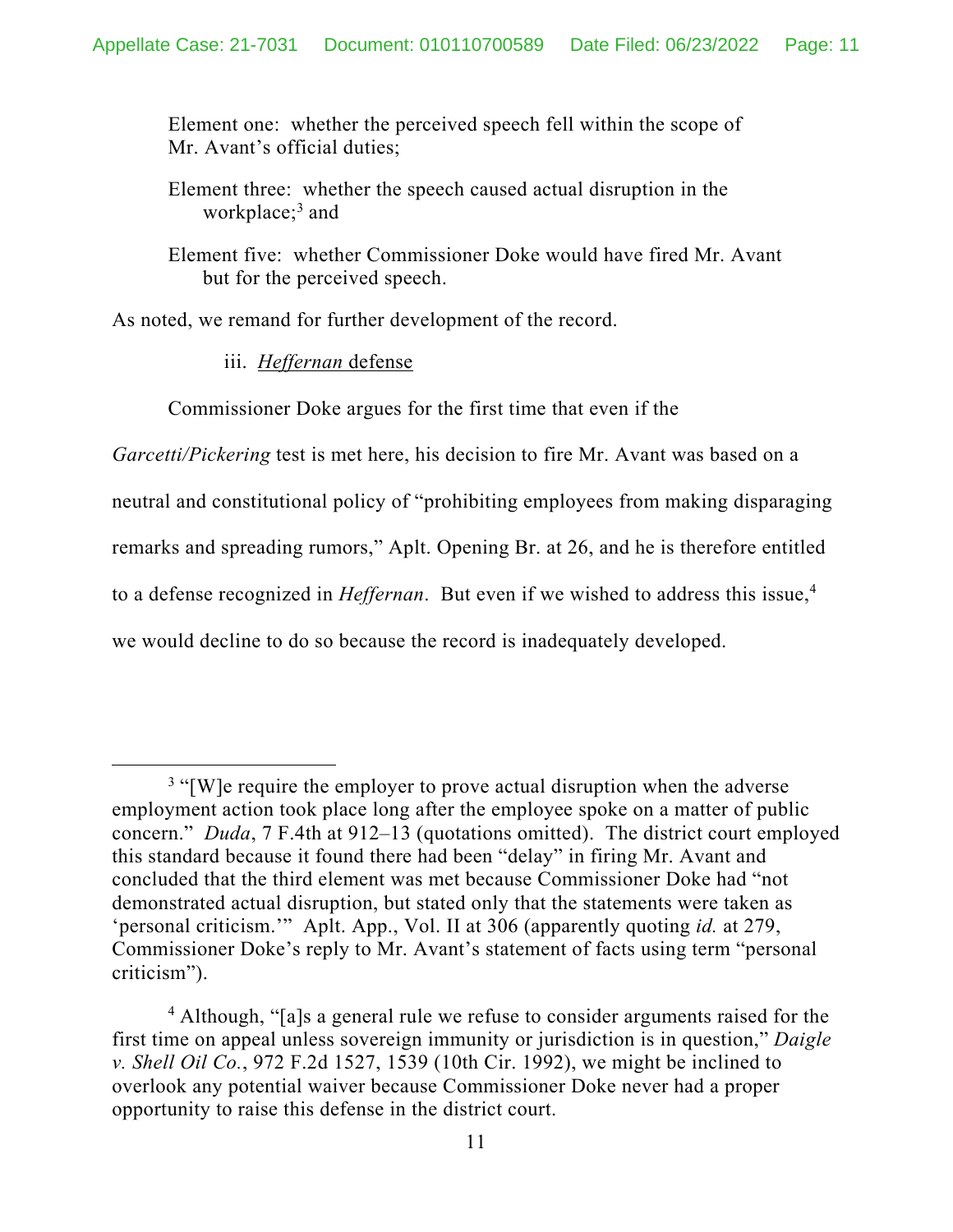In *Duda*, we explained that *Heffernan* provides a defense to a First Amendment retaliation claim when "a neutral policy . . . 'existed' *and* . . . '[the employee's] supervisors *were indeed following it*.'" 7 F.4th at 915 (quoting *Heffernan*, 578 U.S. at 275); *see also id.* at 911 (further describing the defense). *Heffernan* included an additional consideration—"whether [the policy] complies with constitutional standards," 578 U.S. at 275. The only relevant evidence we see in the record is Commissioner Doke's testimony that the County has "a personnel policy and making disparaging remarks with another employee publicly or spreading those type[s] of rumors [about the co-worker] really are not acceptable." Aplt. App., Vol. II at 379. This evidence is insufficient to determine if this "policy" existed, what its contours were, whether Commissioner Doke "appl[ied] it equally to all," *Duda*, 7 F.4th at 915, and whether it "complies with constitutional standards," *Heffernan*, 578 U.S. at 275. The parties should be permitted to develop the record relevant to this defense should Commissioner Doke indicate he intends to pursue it.

b. *Prong two—Clearly established law under* Garcetti/Pickering

The underdeveloped record raises questions about the district court's treatment of prong two of qualified immunity. In *Lane v. Franks*, 573 U.S. 228, 243 (2014), the Supreme Court asked whether the law was clearly established law regarding the first element of the *Garcetti/Pickering* test, framing the inquiry as follows:

> The relevant question for qualified immunity purposes is this: Could Franks reasonably have believed, at the time he fired Lane, that a government employer could fire an employee on account of testimony the employee gave, under oath and outside the scope of his ordinary job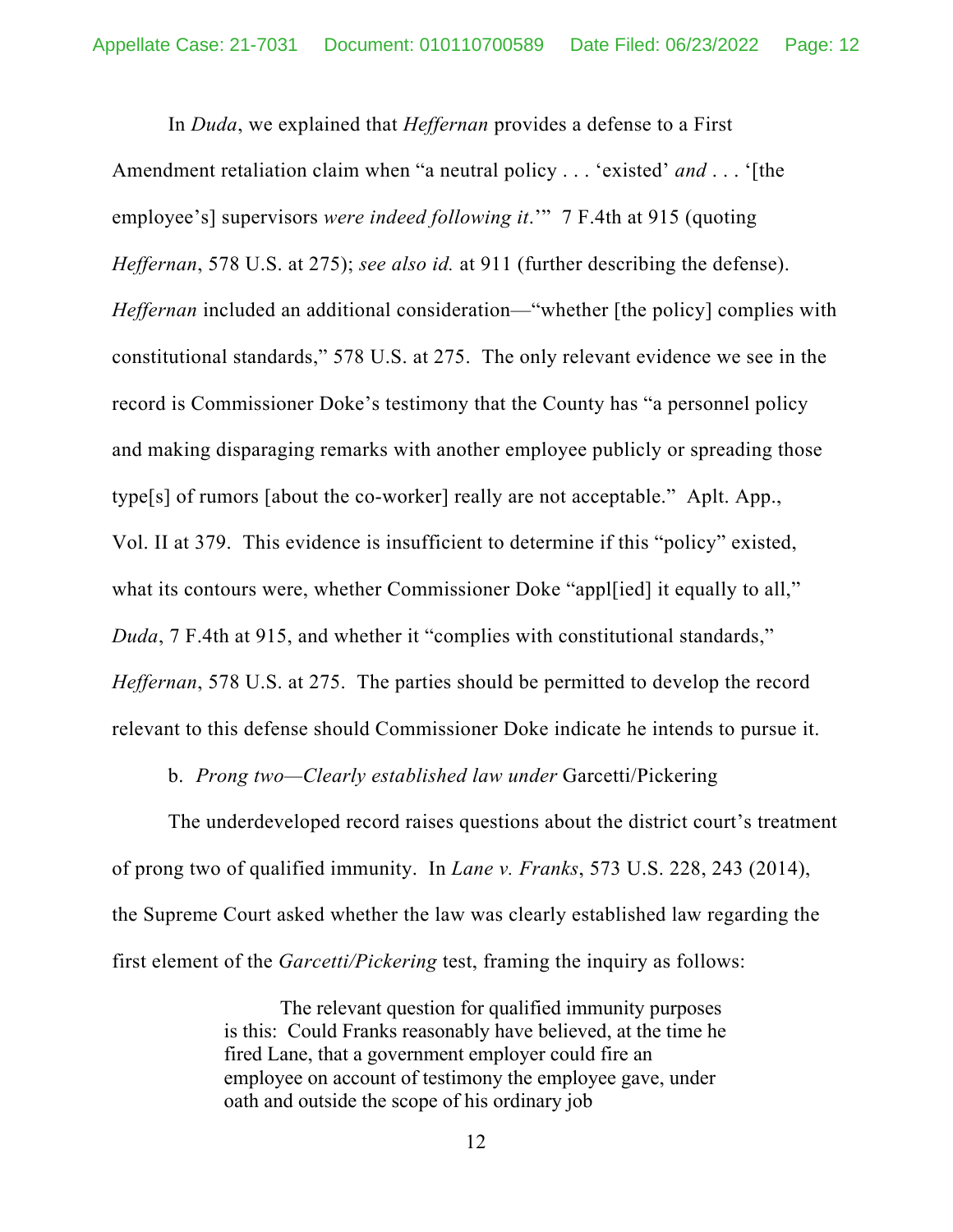responsibilities? Eleventh Circuit precedent did not preclude Franks from reasonably holding that belief. And no decision of this Court was sufficiently clear to cast doubt on the controlling Eleventh Circuit precedent.

Consistent with *Lane*, we have taken an element-by-element approach to the second prong of the qualified immunity analysis with respect to both elements one and two. *See, e.g.*, *Knopf v. Williams*, 884 F.3d 939, 949 (10th Cir. 2018) (element one); *Lincoln v. Maketa*, 880 F.3d 533, 538–39 (10th Cir. 2018) (element one); *Seifert v. Unified Gov't of Wyandotte Cnty./Kan. City*, 779 F.3d 1141, 1159–60 (10th Cir. 2015) (element one); *Singh*, 936 F.3d at 1034–35 (element two); *Bailey v. Indep. Sch. Dist. No. 69*, 896 F.3d 1176, 1184–85 (10th Cir. 2018) (element two). Applying that approach, we have examined whether plaintiffs met their burden to show the law was clearly established with respect to the particular element. *See Knopf*, 884 F.3d at 949; *Lincoln*, 880 F.3d at 539; *Seifert*, 779 F.3d at 1159–60; *Singh*, 936 F.3d at 1035–36; *Bailey*, 896 F.3d at 1184–85.

The district court followed a different course in concluding that the law was clearly established. Rather than employ an element-based approach, it instead relied on a broad rule of the law stated in *Casey v. West Las Vegas Independent School District*, 473 F.3d 1323, 1333–34 (10th Cir. 2007): "It has long been established law in this circuit that when a public employee speaks as a citizen on matters of public concern to outside entities despite the absence of any job-related reason to do so, the employer may not take retaliatory action."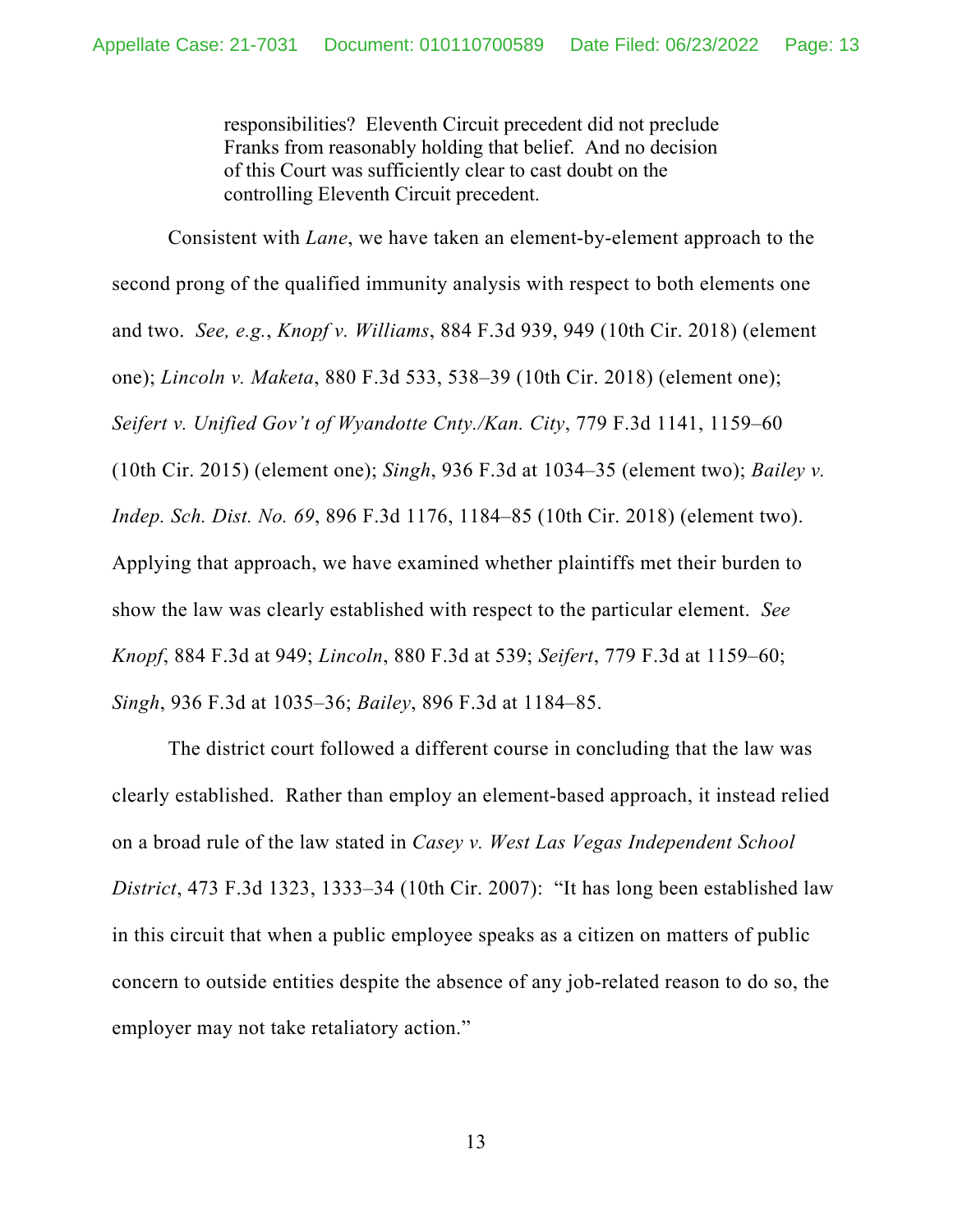We have said, however, in a public employee speech case, that "[c]ourts must not define clearly established law at a high level of generality. Instead, the clearly established law must be particularized to the facts of the case." *Knopf*, 884 F.3d at 944 (citation and quotations omitted). The element-based approach appears consistent with these admonitions.

That said, "general statements of the law are not inherently incapable of giving fair and clear warning" that conduct violates a constitutional right. *White v. Pauly*, 580 U.S. 73, 137 S. Ct. 548, 552 (2017) (quotations omitted). But because such statements must make "the unlawfulness . . . apparent," they suffice to clearly establish the law only in "an obvious case." *Id.* (quotations omitted); *see also Bailey*, 896 F.3d at 1184 ("A general test defining the elements of a constitutional violation, such as the *Garcetti/Pickering* test, will not provide clearly established law in anything but 'an obvious case.'" (quoting *White*, 137 S. Ct. at 552)).

Given the thin evidentiary record on the unpled free speech claim—and the lack of briefing in the district court on the second prong of qualified immunity, in particular, whether an element-based approach is necessary at prong two—we decline to resolve whether the district court erred in concluding that *Casey's* general statement of the law satisfies the prong-two requirement. On remand, the parties should be permitted to develop the record as necessary and fully brief whether the law was clearly established as to the *Garcetti/Pickering* test.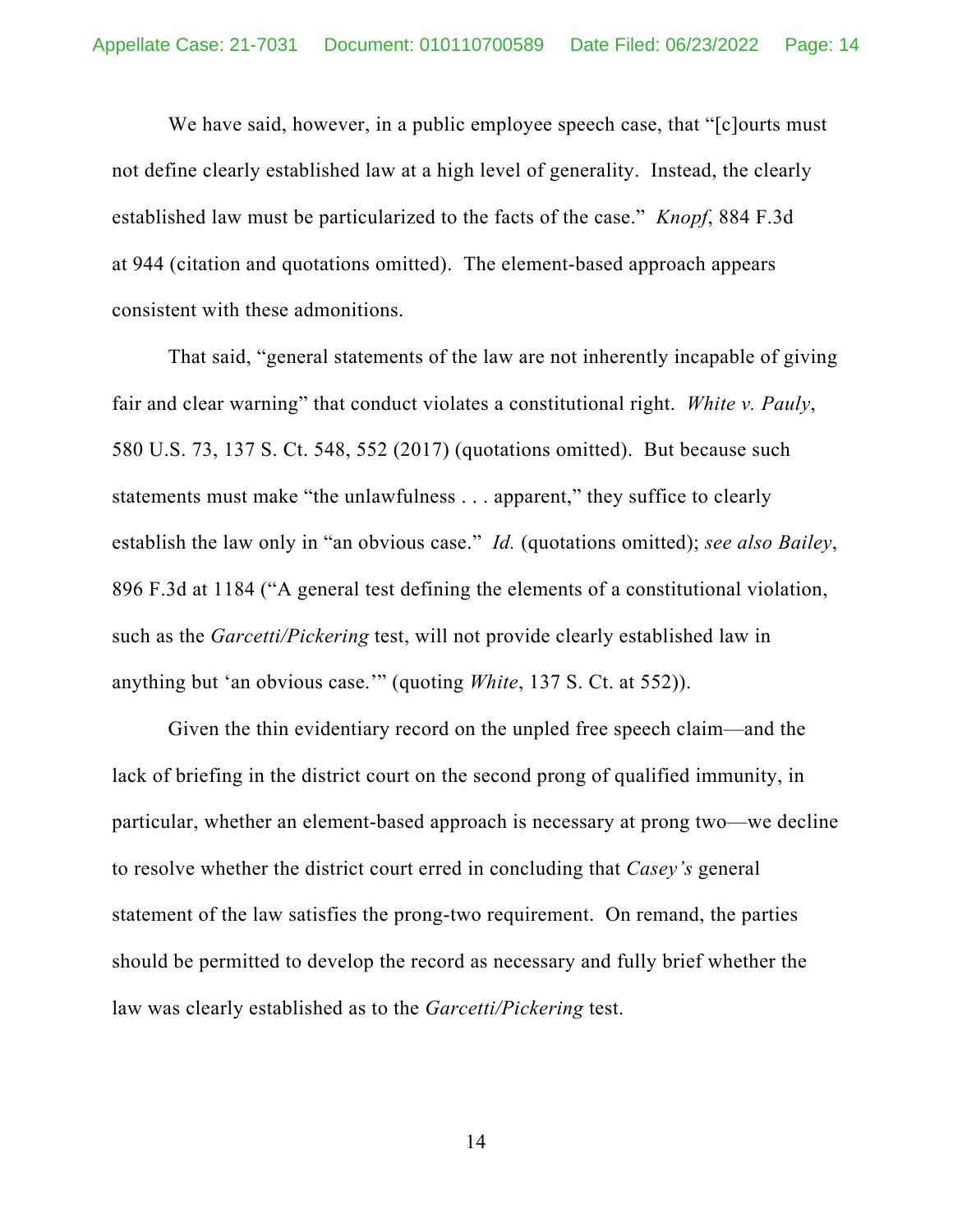#### **Retaliation for Perceived Speech Under** *Heffernan* **and** *Bird*

The district court addressed and the parties have adequately briefed one issue relating to prongs one and two of qualified immunity that we can resolve: whether *Heffernan* and *Bird* recognize a First Amendment right against retaliation for perceived speech. We hold these cases not only recognize a right but also that the right is clearly established.

In *Heffernan*, the Supreme Court held that the employer's reason for taking an adverse employment action against an employee determines whether there has been a First Amendment violation regardless of whether the employee engaged in protected activity:

> We conclude that . . . the government's reason for demoting Heffernan is what counts here. When an employer demotes an employee out of a desire to prevent the employee from engaging in political activity that the First Amendment protects, the employee is entitled to challenge that unlawful action under the First Amendment and 42 U.S.C. § 1983 even if, as here, the employer makes a factual mistake about the employee's behavior.

*Heffernan*, 578 U.S. at 273.

Based on the reference to "political activity" and references elsewhere in the opinion to political association, Commissioner Doke argues *Heffernan* applies only to political association claims. *See* Aplt. Opening Br. at 14. But in *Heffernan*'s very next paragraph, the Court used the terms "freedom of speech" *and* "political activity" in describing the right. It characterized the reason for the employee's demotion as abridging the right to free speech: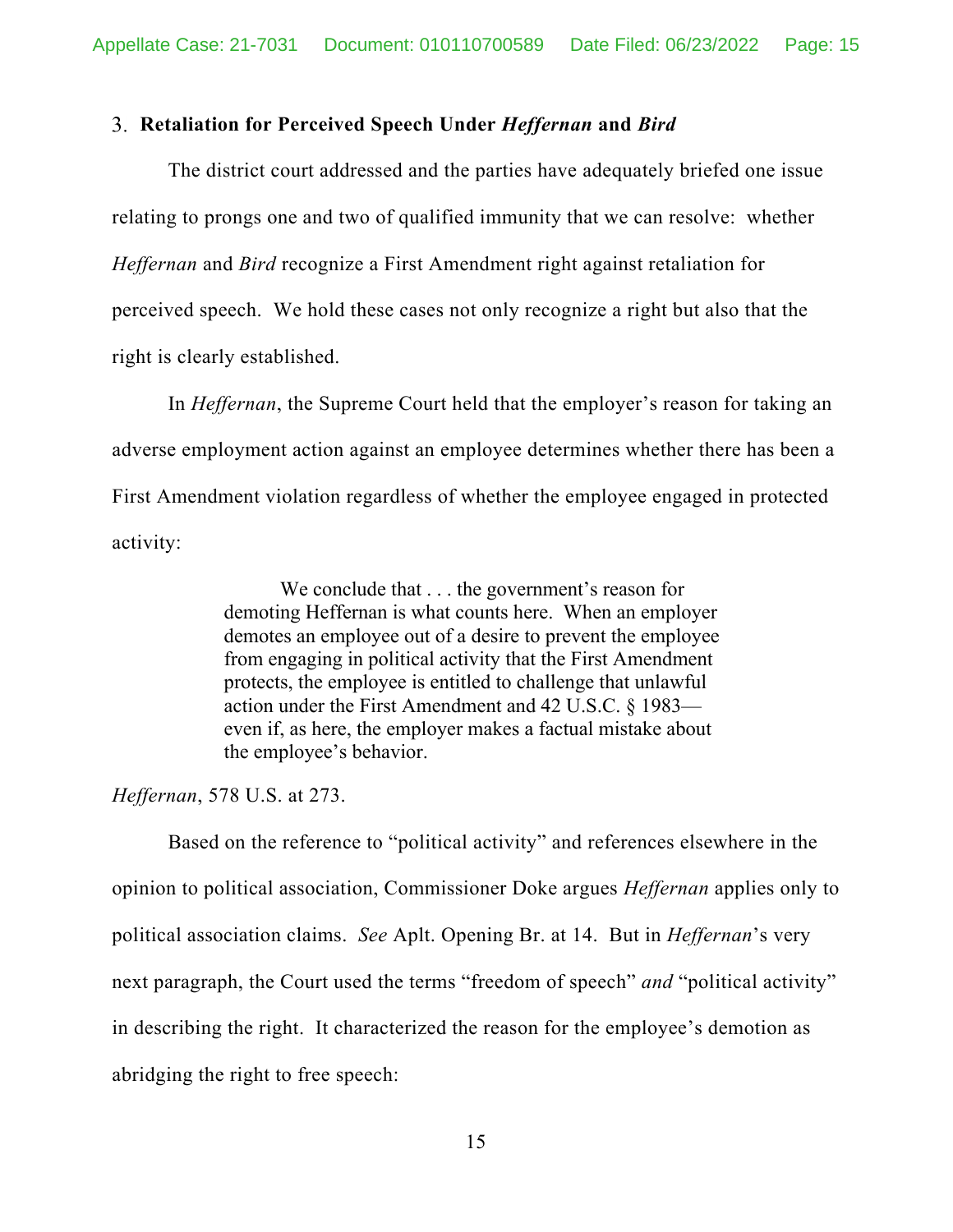We note that a rule of law finding liability in these circumstances tracks the language of the First Amendment more closely than would a contrary rule. Unlike, say, the Fourth Amendment, which begins by speaking of the "right of the people to be secure in their persons, houses, papers, and effects . . . ," the First Amendment begins by focusing upon the activity of the Government. It says that "Congress shall make no law . . . abridging the freedom of speech." The Government acted upon a constitutionally harmful policy whether Heffernan did or did not in fact engage in political activity. That which stands for a "law" of "Congress," namely, the police department's reason for taking action, "abridge[s] the freedom of speech" of employees aware of the policy. And Heffernan was directly harmed, namely, demoted, through application of that policy.

#### 578 U.S. at 273 (alterations in original).

Earlier in its opinion, the Court addressed the nature of the "right." "Is it a right that primarily focuses upon (the employee's) actual activity or a right that primarily focuses upon (the supervisor's) motive, insofar as that motive turns on what the supervisor believes that activity to be?" *Id.* at 271. The answer is the latter—motive: "[T]he the government's reason for demoting Heffernan is what counts here." *See id.* at 273. *Heffernan* recognized a public employee's First Amendment protection from retaliation for perceived speech..

*Bird* applied *Heffernan* to a free speech claim in a case without a political association claim. In *Bird*, the public employer mistakenly believed the employee had made an anonymous call to a reporter that led to a newspaper article portraying the employer in a negative light. *See* 832 F.3d at 1212. She was fired. The issue was whether the employee could prevail on her First Amendment retaliation claim even if she did not make the call but the employer "*believed* she was engaged in a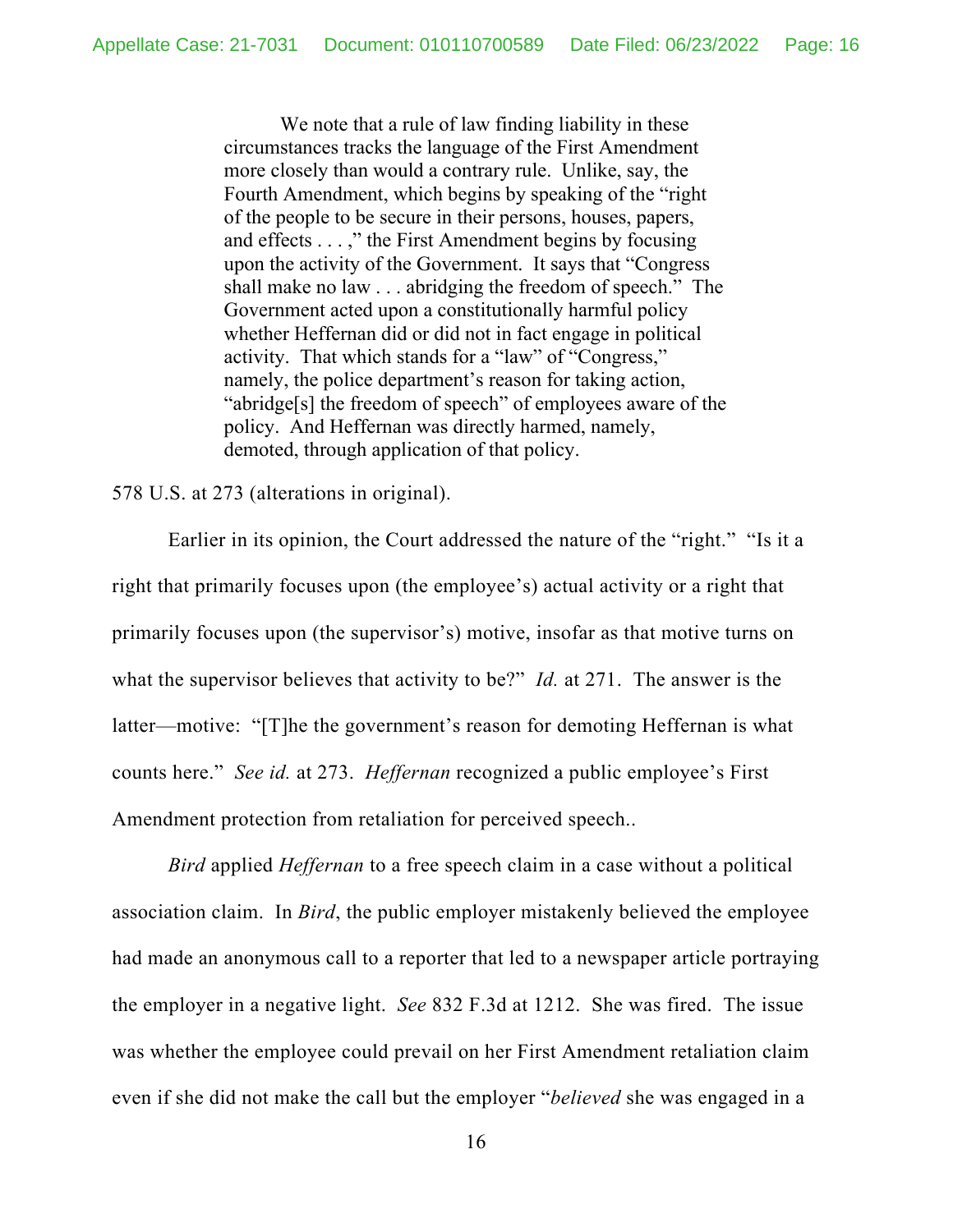constitutionally protected activity." *Id.* This court said that *Heffernan* had "decided this very issue as it arises in the public employment context." *Id.* The court thus concluded that "*Heffernan* clearly governs" the employee's claim, and her "denial that she was the source of the[] leaks is not fatal to her claim." *Id.*

Commissioner Doke argues that *Bird* is distinguishable because in *Bird*  someone other than the plaintiff actually had made the speech in question. Here, based on Mr. Avant's denial that he made the alleged comments, there was no speech at all. But this distinction is not material. Although Mr. Avant said at his deposition that he did not make any of the comments attributed to him, when Commissioner Doke fired him, he believed Mr. Avant made the comments. Under *Heffernan*, his belief matters. We thus see no basis to distinguish this case from *Bird*. We conclude that a right to be free of retaliation for perceived speech was clearly established when Commissioner Doke fired Mr. Avant in November 2018. We affirm the March 23 and May 18 orders to the extent they hold that *Heffernan* and *Bird* clearly establish a First Amendment right applicable to Mr. Avant's free speech claim.